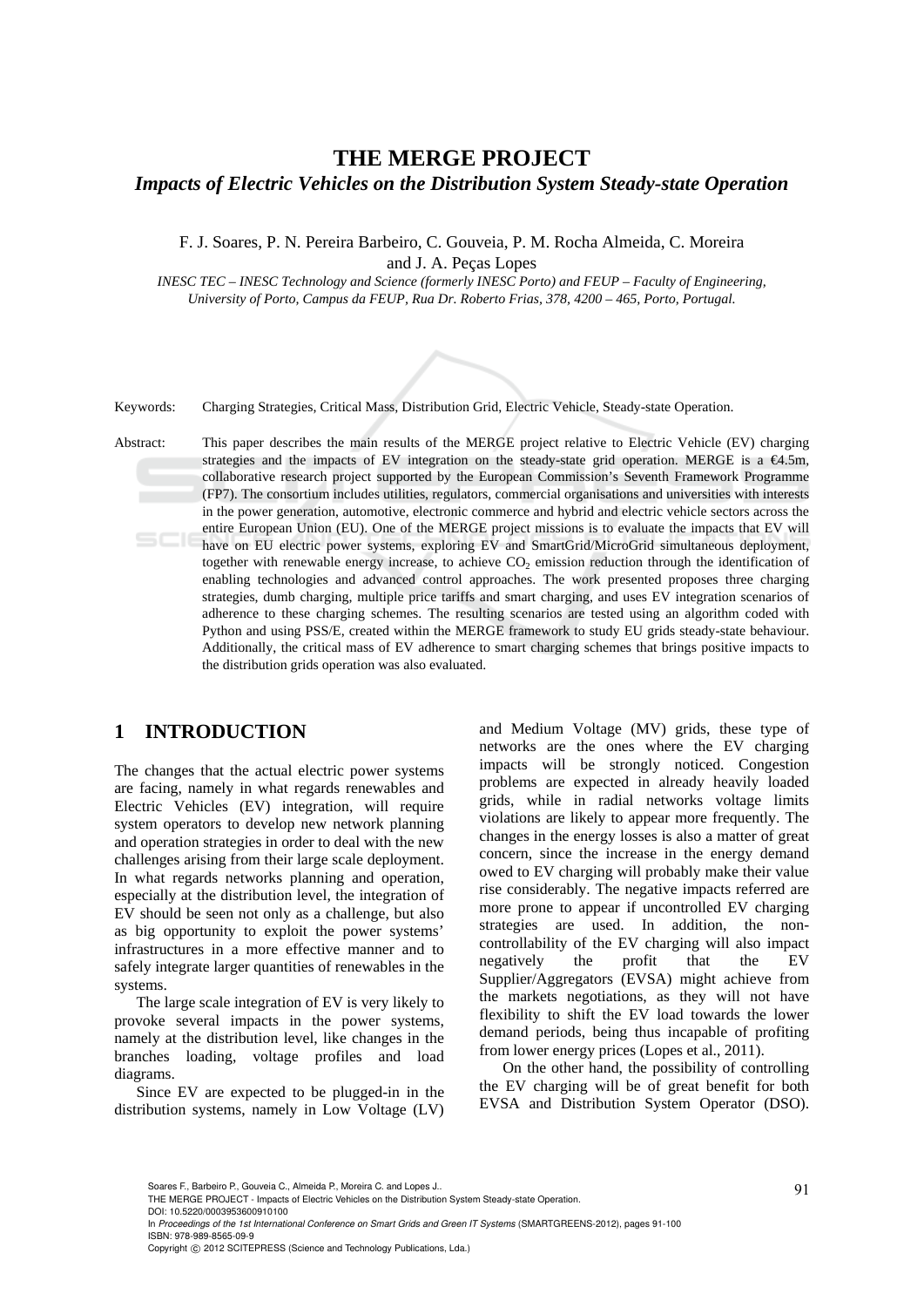The EVSA will have the possibility of exploit the EV flexibility for charging, namely the EV that are parked during large periods of time overnight, thus profiting from lower energy prices. Under these circumstances, the EV charging management performed by the EVSA will naturally shift a significant amount of the EV load from the peak hours towards lower demand periods, contributing to improve the network operating conditions, to reduce the energy losses and to diminish the DSO need to invest in network reinforcements (Lopes et al., 2011).

Nevertheless, in order to develop adequate strategies to control the EV charging, it is first required to evaluate the impacts that this new elements will provoke in the power systems' operation.

The project MERGE (Mobile Energy Resources in Grids of Electricity) was created in order to seek for solutions for the aforementioned problems. Its mission is to evaluate the impacts that electric vehicles will have on the European Union (EU) electric power systems, in what regards planning, operation and market functioning. The focus is placed on EV and SmartGrid/MicroGrid simultaneous deployment, together with renewable energy increase, leading to  $CO<sub>2</sub>$  emission reduction through the identification of enabling technologies and advanced control approaches (Bower et al., 2011).

 One of the tasks of the MERGE project involved the development of an evaluation suite composed of several simulations tools capable of identifying the impacts that the EV integration will provoke in the electric power systems. The assessment has been performed by analysing several EU real networks using future EV integration scenarios for 2020 and 2030.

This paper presents the results obtained with one of the tools of the referred evaluation suite, which was developed to perform steady-state simulations in distribution networks (Rosa et al., 2011). The tool incorporates several EV models, allowing estimating the EV charging impacts in a given network, during a week period, when different charging strategies are adopted.

Five real MV networks were used as case studies. For each network it was calculated the maximum number of EV that can be safely integrated, the changes provoked by EV in the voltage profiles, lines loading, energy losses and in the load diagrams. A comparison between the results obtained for the maximum number of EV that can be safely integrated in the studied MV networks and the

foreseen EV integration scenarios for 2020 and 2030 was also performed. Additionally, the critical mass (percentage) of EV owners that need to adhere to controlled charging schemes in order to enable the safe operation of the networks was also analysed.

A brief description of the methodology followed in the simulations, as well as the MV networks used as case studies, is presented in the next section.

# **2 METHODOLOGY AND CASE STUDIES**

The methodology followed during the steady-state simulations can be divided in two parts: one to quantify the maximum EV number that can be safety integrated in a given network (section 2.1) and another to analyse the critical mass (section 2.3).

#### **2.1 Methodology to Quantify the Maximum Number of EV that can**  NOL **be Safely Integrated**

The quantification of the maximum number of EV that can be safety integrated in the distribution networks analysed was performed for each network considering three charging strategies: dumb charging, multiple tariff and smart charging.

In the dumb charging approach it is assumed that EV owners are completely free to connect and charge their vehicles whenever they want. The charging starts automatically in the moment when EV plug-in and only stops when the battery is fully charged or when the EV is disconnected from the grid by its owner. This approach should be described as a no control strategy but it is particularly important as it provides a measure for the assessment of the efficacy of the other management procedures.

The dual tariff intends to simulate a situation where electricity is cheaper during some specific hours of the day. For the simulations performed within the MERGE project, the cheaper period was assumed to be enclosed between 1h and 7h.

The smart charging strategy envisions an active management system, where the EV aggregating entities are capable of managing the EV charging according to the market negotiations, always taking into account the EV owners' requests. In addition, it is assumed that the DSO is capable of monitoring all the elements connected to the grid and its state, having also the capability of interfering in the EV charging schedules in order to solve eventual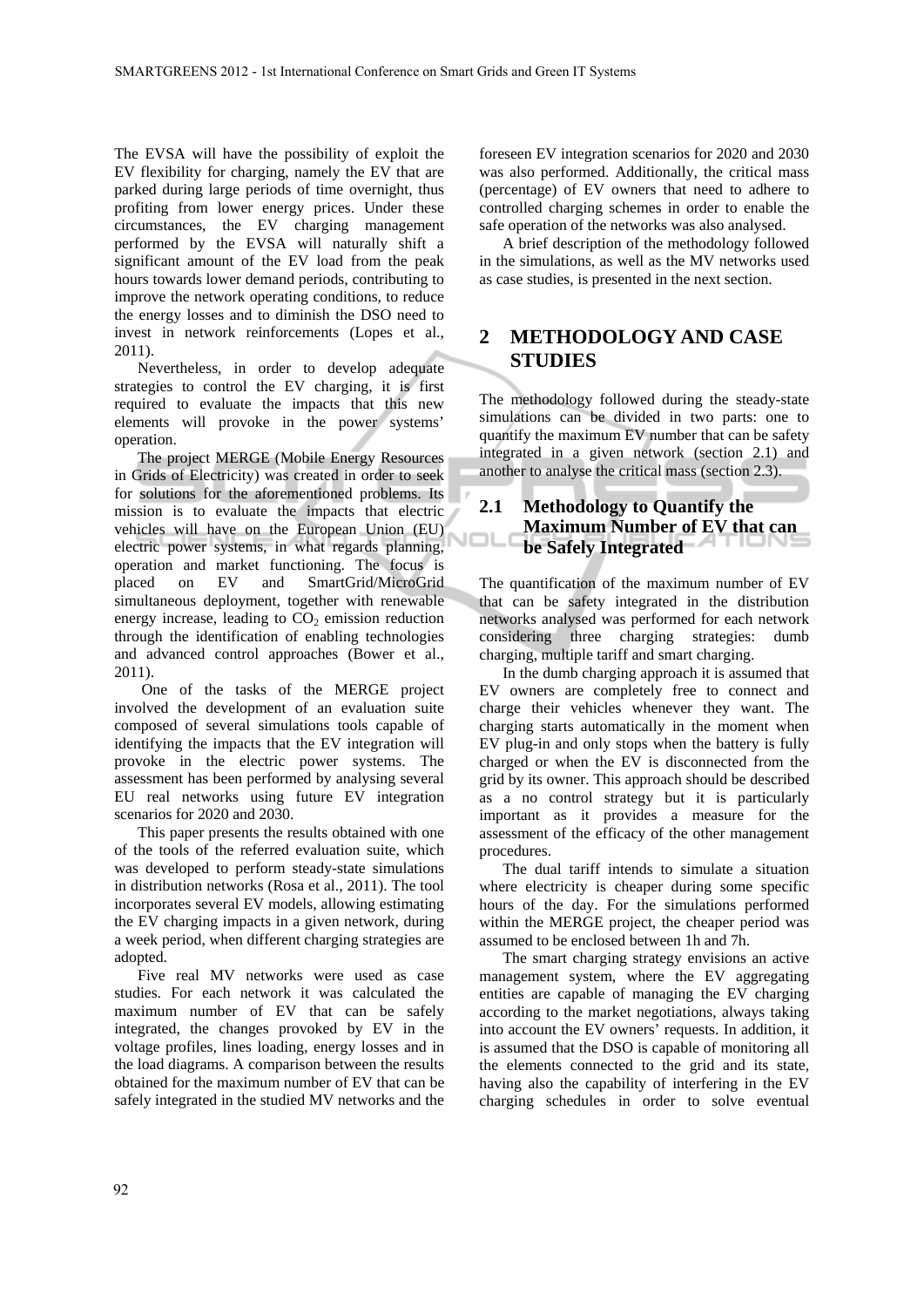Ù

technical problems that might appear in the grid. This type of management provides the most efficient usage of the resources available at each moment, enabling congestion prevention and voltage control.

During the simulations performed, the following EV charging scenarios were considered:

- All EV in dumb charging mode;
- All EV in multiple tariff mode;
- All EV in smart charging mode.

The implementation of the different EV charging strategies in the simulation platform is thoroughly described in (Rosa et al., 2011).

The simulations for each network and for each charging strategy starts assuming an EV integration that corresponds to a replacement of 1% of the conventional vehicles fleet by EV (see Table 1). The impacts of the referred EV integration level are then evaluated. If no violations of the network components' technical limits were detected, the EV integration percentage is increased by 1% and a new evaluation of the network operating conditions is performed in order to detect if any violation occurred. This process is repeated until one of the following conditions is verified: violation of the voltage limits specified and/or branch overloading.

The maximum percentages of EV that can be safely integrated in the MV networks analysed, for each charging strategy, is recorded in the end of the simulations.

In all the case studies, it was assumed the existence of one fast charging station per network. As it will be further demonstrated through the results presented in section 3, fast charging stations have a considerable impact in branches' congestion levels and in the voltage profiles. For this reason, the network bus to which the fast charging station was assumed to be connected, in each case study, was selected among the network buses with the highest voltage values. The EV resort to the fast charging stations when, during a journey, their battery SOC is not enough to complete the journey.

For the EV charging scenario that considers the multiple tariff, it was assumed that the period of lower energy prices is between 1h and 7h, every day of the week.

#### **2.2 MV Networks used as Case Studies**

As referred previously, a set of five real MV networks were used as case studies. These networks were carefully chosen in order to evaluate systems with different characteristics, like their topology (rural or urban) and their type of consumers (industrial, commercial or residential). In Table 1 it

is presented the most relevant characteristics of the tested networks. A detailed description of these networks can be found in (Sánchez et al., 2010).

Table 1: Networks' characteristics.

| <b>Network Name</b>                                           | <b>MV</b><br>Network 1                                                                         | <b>MV</b><br>Network 2 | <b>MV</b><br>Network 3                                                                              | мv<br>Network 4                                                   | ΜV<br>Network 5                                      |
|---------------------------------------------------------------|------------------------------------------------------------------------------------------------|------------------------|-----------------------------------------------------------------------------------------------------|-------------------------------------------------------------------|------------------------------------------------------|
| <b>Type of network</b>                                        | Urban<br>network<br>from a<br>historic city<br>zone.<br>mainly with<br>commercial<br>consumers | Rural<br>network       | Urban<br>network<br>from a<br>recently<br><b>huilt</b><br>residential<br>area in the<br>city centre | Network from<br>a residential<br>area in the city<br>surroundings | <b>Network</b><br>from a<br><b>touristic</b><br>area |
| Nr. of HV/MV substations                                      | ۹                                                                                              | 5                      | 18                                                                                                  | R                                                                 | R                                                    |
| <b>Voltage level (kV)</b>                                     | 15/20                                                                                          | 13/13.2/20             | 13.2/20                                                                                             | 20                                                                | 20                                                   |
| Nr. of buses                                                  | 930                                                                                            | 5292                   | 2323                                                                                                | 4598                                                              | 15077                                                |
| Nr. of branches                                               | 1150                                                                                           | 5355                   | 2462                                                                                                | 4680                                                              | 15353                                                |
| Peak power (MW)                                               | 128.5                                                                                          | 21.5                   | 108.3                                                                                               | 94.9                                                              | 226.1                                                |
| <b>Weekly energy</b><br>consumption (GWh)                     | 14.9                                                                                           | 2.1                    | 12.2                                                                                                | 12.8                                                              | 27.0                                                 |
| Power factor of the<br>conventional load                      | 0.93                                                                                           | 0.93                   | 0.93                                                                                                | 0.93                                                              | 0.93                                                 |
| Nr. of conventional<br>vehicles                               | 21135                                                                                          | 5203                   | 109641                                                                                              | 21749                                                             | 34155                                                |
| <b>Bus where the fast</b><br>charging station is<br>installed | 25                                                                                             | 4614                   | 1419                                                                                                | 31                                                                | 12524                                                |
| Voltage lower limit (p.u.)                                    | 0.93                                                                                           | 0.93                   | 0.93                                                                                                | 0.93                                                              | 0.93                                                 |
| Period of lower energy                                        | 1 to $7$                                                                                       | 1 to $7$               | 1 to $7$                                                                                            | 1 to $7$                                                          | 1 to $7$                                             |

Besides the variables presented in Table 1, load diagrams may also have a significant influence in the results obtained. The load profiles of each network, during a typical week, are presented in Figure 1. As it can be seen, the load diagrams of the networks tested vary significantly. This variation may be explained by the different climate, socialcultural and economic conditions of each area. Despite de differences, well defined daily patterns are easily identified for all the networks except the rural, where the load consumption along the week is more irregular.

The identification of the daily load patterns is very important for the implementation of the dual tariff and the smart charging. For the former, the daily load patterns can be used to define the period during which the electricity price is lower, seeking to incentivize the EV owners to shift their EV existence charging to the lower demand periods. For the latter, the knowledge of daily load patterns will considerably ease the EVSA tasks in what regards the prediction of the EV load, since it will allow them to reduce forecasting errors and schedule the EV charging with higher accuracy.



Figure 1: MV networks load profiles for a typical week.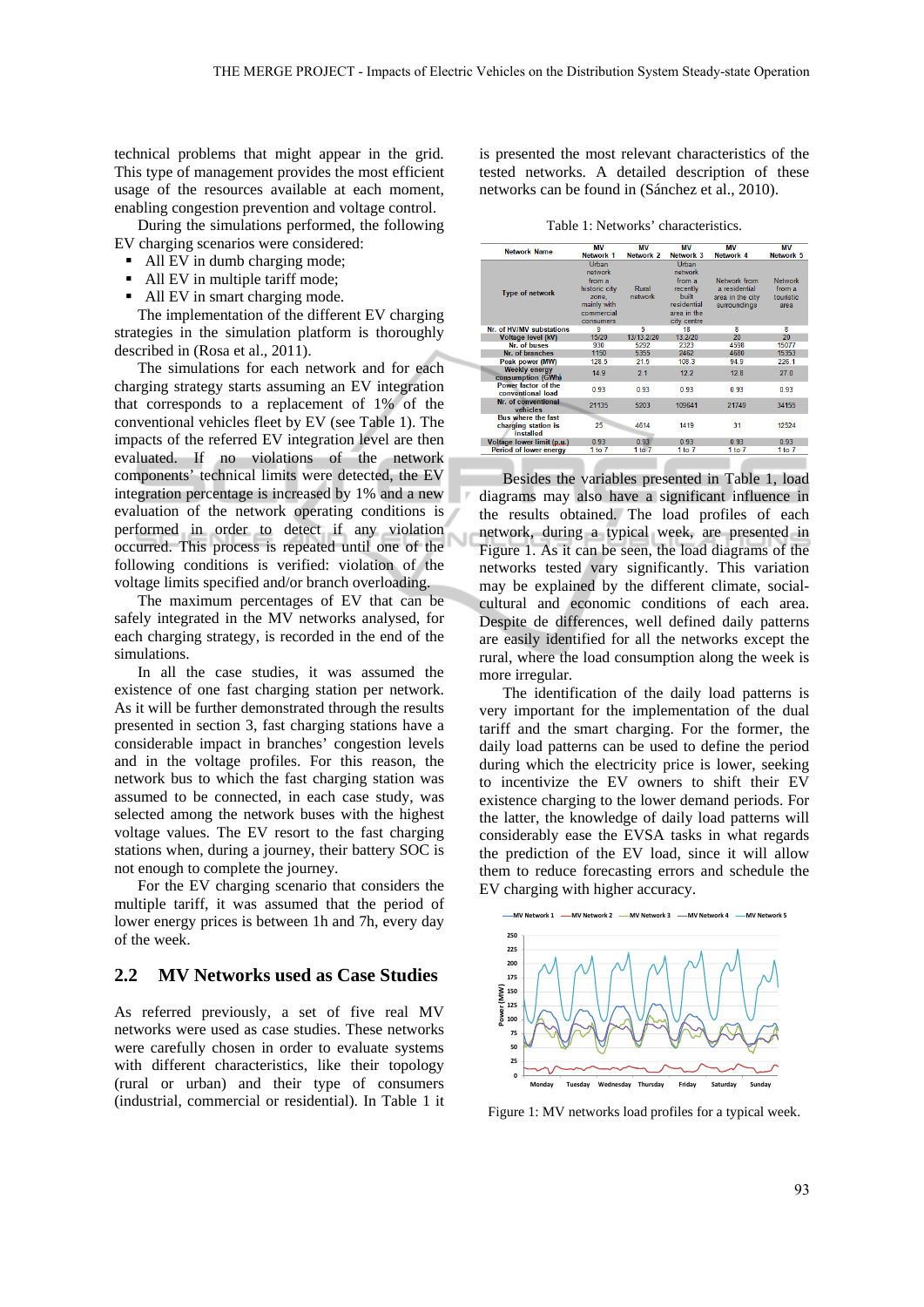### **2.3 Methodology and Case Study used in the Critical Mass Simulation**

For the critical mass study, the first step of the procedure followed consisted on the consideration of a fixed EV integration percentage, of which one half of the EV were assumed to be dumb charging adherents and the other half multiple tariff adherents. Then, if problems were not detected, the EV integration percentage was increased by 10%, assuming the same proportion of dumb charging and multiple tariff adherents (50% of each). This procedure was repeated until a problem in the network was detected (either a voltage lower limit violation or a branch overloading).

After detecting a technical problem, the second step of the procedure consisted on iteratively increasing the percentage of smart charging adherents, in steps of 5%, while the dumb charging and multiple tariff adherents percentage was decreased accordingly, as explained in Figure 2.



Figure 2: Flowchart of the steps followed for critical mass estimation

The second step of the procedure was repeated until the technical problems previously identified were solved. In the end of the procedure, the percentage of smart charging adherents that allowed solving the problems detected (the critical mass of smart charging adherents) was recorded.

The network used as case study for the critical mass simulation was the MV network 1.

## **3 RESULTS AND ANALYSIS**

#### **3.1 Changes in Load Diagrams**

The results presented in this subsection are referred to the maximum percentages of EV that can be

safely integrated in the MV networks analysed, for each charging strategy, as well as to the changes in the weekly load diagrams verified. Due to space restrictions, only charts for one of the networks analysed will be presented (MV Network 1). However, the results presented in this section can be generalized for the remaining networks.

The maximum allowable EV integration percentages in the MV Network 1 are depicted in Figure 4. The percentages are relative to the total number of conventional vehicles enclosed in the geographical area covered by this network, which was, in this case, 21135 vehicles. For the dumb charging, multiple tariff and smart charging, the number of EV that can be safely integrated in this network is, respectively, 5072, 7186 and 11836, which correspond to the percentages indicated in Figure 3.



Figure 3: Maximum EV integration percentage in the MV Network 1.

It is important to note that even when the smart charging is considered, the continuous load growth due to the increase of the EV integration provokes, at a certain moment, at least one technical constraint violation. In the case of the MV Network 1, the first violation to occur was a branch overloading. The technical violations detected in the all the networks are presented in Table 4 and Table 5.

The EV power demand profile for the entire week, in MW Network 1, for the three charging strategies, is shown in Figure 4. When considering the dumb charging strategy, the EV tend to charge essentially at the end of the day, which is the time period when people arrive home from work. In the multiple tariff strategy, the EV owners tend to charge their vehicles between 1h and 7h, which is the period of time when the energy prices are assumed to be lower. With the smart charging, the EV are charged mostly during the night, as this is the period when the EV availability is higher and the demand is lower. These two facts combined, make it possible to integrate a large number of EV in this grid without causing any technical constraints violations.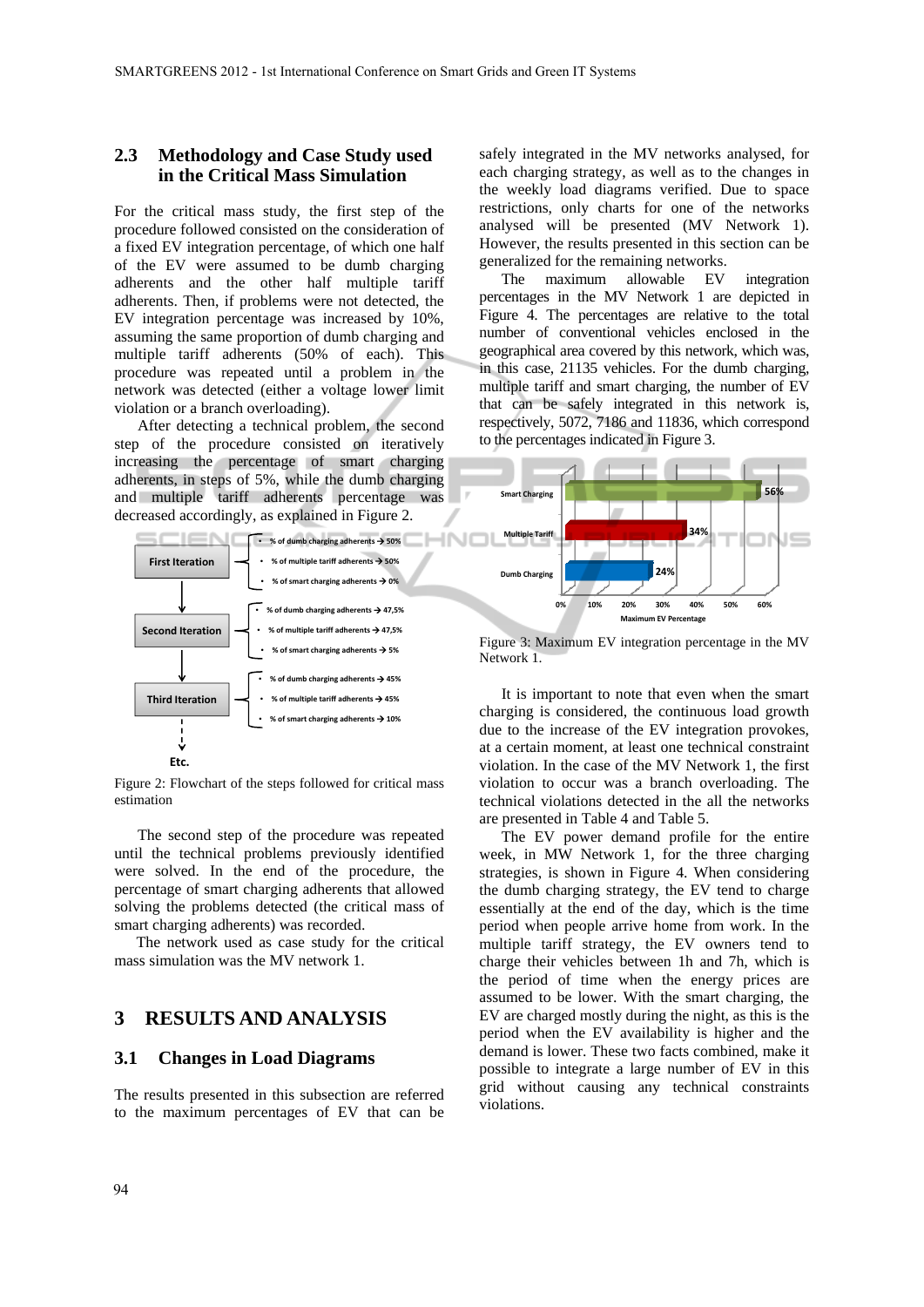

Figure 4: EV load demand profiles in the MV Network 1.

Adding the EV load depicted in Figure 4 to the conventional load of this network, makes it possible to compute the total load diagrams for the three charging strategies addressed, as presented in Figure 5. The load diagram for the scenario without EV reveals a relatively constant pattern during the week and the weekend days. A significantly large valley period is notorious during the nights, while during the days two small peaks are easily identifiable, one occurring during lunch time and the other during the evening.



Figure 5: Load profiles without and with EV (MV Network 1).

In the scenario without EV, this network has a peak load of 128.5 MW, which is incremented to 135.6 MW using the dumb charging, to 133.9 MW using the multiple tariff and to 132.1 MW using the smart charging. The latter can be considered an outstanding achievement, since the peak load only increased 3.6 MW with an EV integration of 57%, representing ca. 12047 EV.

It is interesting to notice that the EV charging, for the dumb charging and the multiple tariff, provokes changes in the hour at which the networks' peak load occurs. In the particular case of this network, the peak load occurrence changes from 14h to 19h of Thursday. For the smart charging, the hour at which the peak load occurs remains unchanged.

In Table 2 is presented an overview of the maximum EV integration percentage and the correspondent absolute value of EV allowed in each of the MV networks studied.

|                     | Dumb                | <b>Multiple</b>     | <b>Smart</b>         |
|---------------------|---------------------|---------------------|----------------------|
|                     | Charging            | <b>Tariff</b>       | Charging             |
| <b>MV Network 1</b> | 24%                 | 34%                 | 56%                  |
|                     | $(5072$ EV)         | (7186 EV)           | $(11836 \text{ EV})$ |
| <b>MV Network 2</b> | 40%                 | 57%                 | 74%                  |
|                     | $(2081$ EV)         | $(2965 \text{ EV})$ | $(3850 \text{ EV})$  |
| <b>MV Network 3</b> | 2%                  | 4%                  | 8%                   |
|                     | $(2193 \text{ EV})$ | $(4386$ EV)         | $(8771$ EV)          |
| <b>MV Network 4</b> | 28%                 | 24%                 | 42%                  |
|                     | $(6090$ EV)         | $(5220 \text{ EV})$ | $(9135$ EV)          |
| <b>MV Network 5</b> | 10%                 | 5%                  | 24%                  |
|                     | (3416 EV)           | $(1708$ EV)         | $(8197 \text{ EV})$  |

Table 2: Maximum EV allowed integration.

From the results obtained, it can be observed that the analysed systems can handle, up to a certain level, the penetration of EV without concerns to the networks' infrastructures. However, it was verified that the maximum number of EV that can be safely integrated in the networks depends on the charging schemes adopted by the EV owners. From the three strategies analysed, smart charging yielded better results in all the case studies addressed, as with it was possible to reach higher EV integration levels without violating the networks' technical restrictions, meaning that higher investments deferral can be obtained. The dual tariff can be classified as the second best strategy, as in three of the five networks it attained better results than the dumb charging.

The fact of the dumb charging yielding better results than the multiple tariff in some of the networks can be explained by the instantaneous increase of the EV load verified around 1h when the multiple tariff implemented. This occurs due to a large number of multiple tariff adherents starting their charging almost simultaneously. This load increase might occur in specific locations of the grid, where some grid components are already operating very near their limits, provoking the occurrence of technical violations.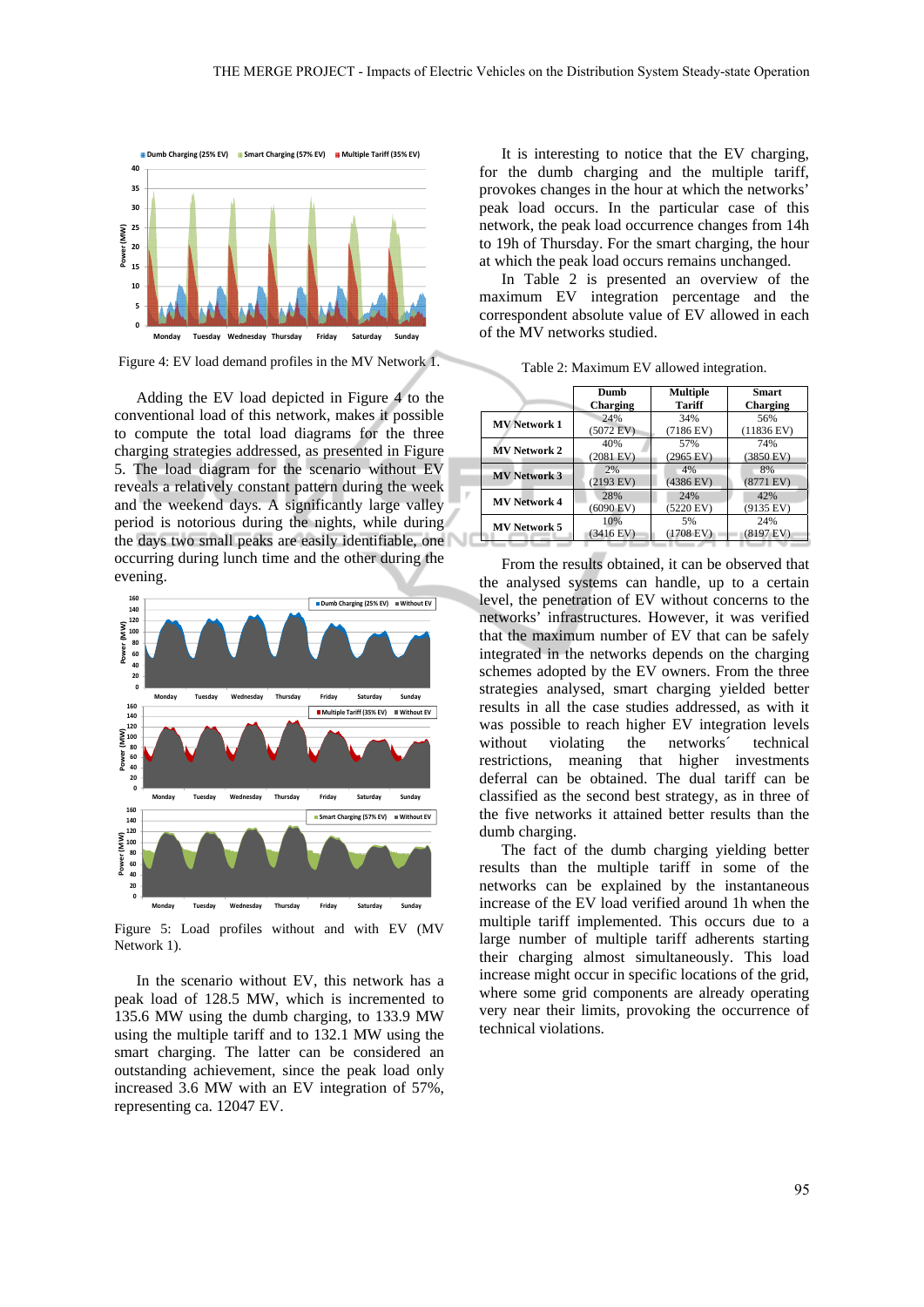### **3.2 Feasibility of the Foreseen EV Integration Scenario for 2020 and 2030**

The purpose of this section is to evaluate the feasibility of the foreseen EV integration scenarios for 2020 and 2030, which were defined by the MERGE partners in (Hasset et al., 2011).

In the referred deliverable of the project, three possible EV penetration scenarios for the period between 2010 and 2030 were defined. From the three scenarios defined, the one recommended to be used as reference by the MERGE partners was scenario 2, as it is in-between a rather pessimistic scenario and the most optimistic one. Following this recommendation, and taking into account that the networks analysed are Spanish, the values obtained in scenario 2 for Spain were selected to be used as comparison basis for the results presented in this section.

The feasibility of the EV integration levels defined for the years 2020 and 2030 was evaluated as follows:

- 1) It was calculated the total number of EV that are expected to be integrated in each of the MV networks analysed, for 2020 and 2030. These values were computed assuming that the number of EV present in each network is proportional to the number of conventional vehicles enclosed in the networks' geographical area.
- 2) Then, it was calculated the maximum number of EV that can be safely integrated in the analysed networks, with the different charging strategies (as presented and discussed in section 3.1).
- 3) Finally, it was performed a comparison between the values obtained in steps 1) and 2). The EV integration level forecasted is assumed to be unfeasible if the values obtained in step 1) are higher than those obtained in step 2) and feasible otherwise.

All the results obtained are presented in Table 3. The feasibility of the integration levels forecasted by the MERGE partners, for each charging strategy, is indicated by a cross.

As it can be seen, the only networks that are not capable of coping with the EV integration levels forecasted are the MV Network 3 and the MV Network 5, for the year 2030, both due to branches' overloading problems. While the MV Network 5 only presents problems when the dumb charging is implemented, the MV Network 3 has some branches

overloaded with both dumb charging and multiple tariff. The smart charging yields the best results, since with it all the EV integration levels forecasted are feasible.

Table 3: Feasibility of the foreseen EV integration scenario for 2020 and 2030.

| Network<br>MV Network 1 |                                          | Nr. of Eys defined<br>Scenario 2 |           | Maximum allowed number of EVs |               |                                 | <b>Feasibility evaluation</b><br>of Scneario 2 |      |   |              |      |
|-------------------------|------------------------------------------|----------------------------------|-----------|-------------------------------|---------------|---------------------------------|------------------------------------------------|------|---|--------------|------|
|                         | Nr. of conventional<br>vehicles enclosed | <b>Year 2020</b>                 | Year 2030 | Dumb<br>Charging              | <b>Tariff</b> | <b>Smart</b><br><b>Charging</b> |                                                | 2020 |   |              | 2030 |
|                         | 21,135                                   | 217                              | 1666      | 5072                          | 7186          | 12047                           | X.                                             |      | x | $\mathbf{x}$ |      |
| MV Network 2            | 5,203                                    | 53                               | 410       | 2081                          | 2966          | 3850                            | Ÿ.                                             |      | x | $\mathbf{x}$ |      |
| MV Network 3            | 109,641                                  | 1123                             | 8642      | 2193                          | 4386          | 8771                            | $\mathbf{x}$                                   |      | x |              |      |
| MV Network 4            | 21,749                                   | 223                              | 1714      | 6090                          | 5220          | 9135                            | $\mathbf{x}$                                   |      | x | x            |      |
| MV Network 5            | 34,155                                   | 350                              | 2692      | 3416                          | 1708          | 8197                            | x                                              |      |   | $\mathbf{x}$ |      |

## **3.3 Impacts in the Voltage Profiles**

Table 4 depicts, the voltage values obtained in the worst bus of the networks analysed, when the maximum allowable EV integration is reached. The values presented are referred to the hour at which the worst voltage conditions in the networks are verified, which can be different from the hour of the peak load.

Table 4: Voltage in the worst bus (p.u.).

|           | <b>Without</b><br>EV | <b>Multiple</b><br>Dumb<br>Tariff<br>Charging |            | <b>Smart</b><br>Charging |
|-----------|----------------------|-----------------------------------------------|------------|--------------------------|
|           |                      |                                               |            |                          |
| <b>MV</b> | 1.0238               | 1.0235                                        | 1.0228     | 1.0234                   |
| Network 1 | $(0\%$ EV)           | $(25%$ EV)                                    | $(35%$ EV) | $(57%$ EV)               |
| MV        | 0.9460               | 0.9295                                        | 0.9306     | 0.9310                   |
| Network 2 | $(0\%$ EV)           | $(41\%$ EV)                                   | (58% EV)   | (75% EV)                 |
| MV        | 0.9721               | 0.9715                                        | 0.9721     | 0.9704                   |
| Network 3 | $(0\%$ EV)           | $(3%$ EV)                                     | $(5%$ EV)  | $(9%$ EV)                |
| MV        | 0.9866               | 0.9853                                        | 0.9866     | 0.9848                   |
| Network 4 | $(0\%$ EV)           | $(28%$ EV)                                    | $(24%$ EV) | (43% EV)                 |
| MV        | 0.9722               | 0.9705                                        | 0.9722     | 0.9712                   |
| Network 5 | $(0\%$ EV)           | $(10\%$ EV)                                   | $(5%$ EV)  | $(24%$ EV)               |

As it can be observed, with the exception of the MV Network 2, the EV extra demand provokes almost insignificant voltage drops when comparing with the initial scenario (with no EV present in the grids). It is important to recall that in MV networks the R/X ratio is low, contrarily to LV networks, what makes the impacts of the active power consumed by EV less relevant regarding voltage drops. In addition, as the majority of the MV networks studied are from urban areas, they are more prone to congestion problems than to undervoltage issues.

The voltage values attained for the MV Network 1, MV Network 3, MV Network 4 and MV Network 5 are within acceptable values, while for the MV Network 2 they reach values near or even below the minimum limit allowed (defined for these networks as 0.93 p.u.).

From these results, it is possible to conclude that the voltage lower limit is very likely the technical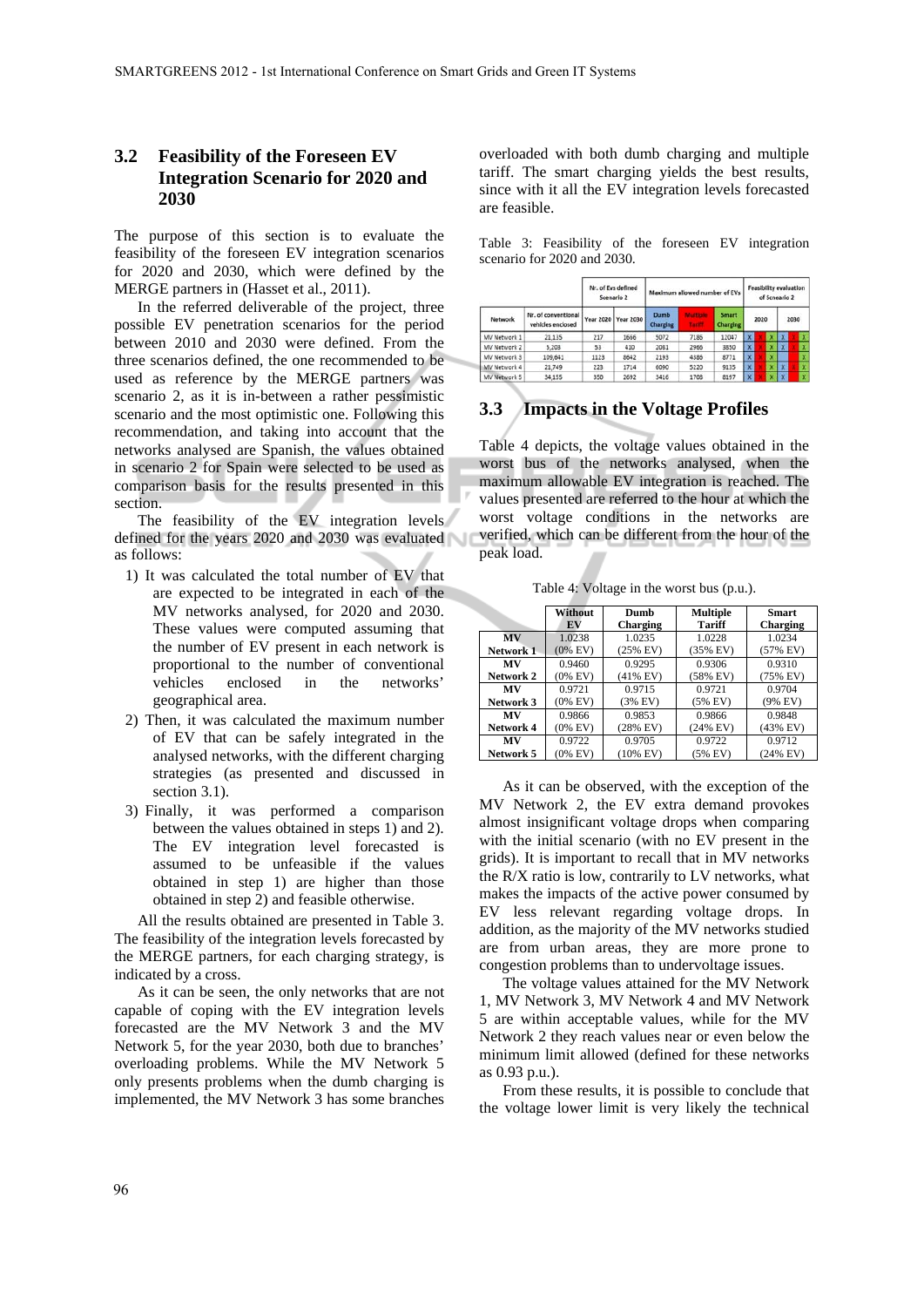constraint that impedes a higher EV integration level in the MV Network 2.

Although the voltage values regarding the use of different charging strategies are presented in the same table, for all the networks, it should be stressed that they are referred to different scenarios of EV integration. Thus, the only possible fact that can be concluded from the values presented is that the smart charging provides better results, as it is the charging strategy that allows safely integrating a larger number of EV in all the case studies evaluated.

### **3.4 Impacts in the Branches Congestion Levels**

Differently to what was verified for the voltage profiles, branches' congestion levels were the most critical aspect in the generality of studied networks, with especially emphasis in the networks with urban characteristics. Looking at Table 5, where the rating percentage of the most congested branch of each network is presented, it is possible to observe the effects of the EV charging when the three different charging methods are applied. The maximum rating limit allowed was assumed to be 100%.

The results obtained show, in all the networks, that the branches' load levels considerably worsen with the growth of the number of EV present in the grids. In fact, branches overloading is the factor that limits a further EV integration in the MV Network 1, MV Network 3, MV Network 4 and MV Network 5. The MV Network 2, besides having low voltage problems, also presents branches' overloading issues.

Likewise to the voltage profiles, the rating values presented in Table 5 for the different networks are referred to different scenarios of EV integration. Thus, the only possible fact that can be concluded is that the smart charging provides better results, as it is the charging strategy that allows safely integrating a larger number of EV in all the case studies evaluated. If it was considered a fixed number of EV in the grids, the worst rating percentage obtained with the smart charging would be significantly lower than the value obtained with the dumb charging and the multiple tariff.

The dumb charging strategy is the charging scheme that accounts for the worst results in the MV Network 1, MV Network 2 and MV Network 3, while multiple tariff strategy accounts for the worst results in the MV Network 4 and MV Network 5. As referred previously, the worst results of the multiple tariff obtained in the MV Network 4 and

MV Network 5, in comparison with the dumb charging approach, might be explained by the instantaneous increase of the EV load verified when a large number of multiple tariff adherents start their charging, almost simultaneously, in the beginning of the lower electricity price period.

The location of the fast charging stations is also a very important variable in what regards branches' overloading, as the large amount of power absorbed by these facilities might overload the branches upstream. This problem has in fact occurred in the MV Network 1 and MV Network 5, where the branches overloading registered was due to EV charging in the fast charging stations. For this reason, it is advisable that the installation of a fast charging station is always preceded by a detailed impact study.

| rable $\mathcal{I}$ . Kathig in the worst branch. |                     |                       |                      |                              |  |  |  |
|---------------------------------------------------|---------------------|-----------------------|----------------------|------------------------------|--|--|--|
|                                                   | Without             | <b>Dumb</b>           | <b>Multiple</b>      | <b>Smart</b>                 |  |  |  |
|                                                   | EV                  | Charging              | Tariff               | Charging                     |  |  |  |
| <b>MV</b>                                         | 96.5%               | 100.0%                | 101.6%               | 100.4%                       |  |  |  |
| <b>Network 1</b>                                  | $(0\%$ EV)          | $(25%$ EV)            | $(35%$ EV)           | (57%                         |  |  |  |
| <b>MV</b><br>Network 2                            | 84.8%<br>$(0\%$ EV) | 100.6%<br>$(41\%$ EV) | 101.1%<br>$(58%$ EV) | 100.4%<br>(75%<br><b>DET</b> |  |  |  |
| <b>MV</b>                                         | 97.9%               | 101.7%                | 101.0%               | 101.3%                       |  |  |  |
| Network 3                                         | $(0\%$ EV)          | $(3%$ EV)             | $(5%$ EV)            | (9% EV)                      |  |  |  |
| <b>MV</b>                                         | 79.1%               | 100.1%                | 102.4%               | 100.5%                       |  |  |  |
| Network 4                                         | $(0\%$ EV)          | $(28%$ EV)            | $(24%$ EV)           | (43%                         |  |  |  |
| MV                                                | 97.7%               | 100.5%                | 105.1%               | 100.5%                       |  |  |  |
| Network 5                                         | $(0\%$ EV)          | $(10\%$ EV)           | $(5%$ EV)            | (24%                         |  |  |  |

Table 5: Rating in the worst branch.

#### **3.5 Energy Losses**

The weekly energy losses in the networks analysed, for all the scenarios studied, are presented in Table 6. The first value presented in each cell is referred to the absolute value of the losses, while the second is relative to the ratio between the losses and the overall energy consumption in the networks.

Table 6: Weekly energy losses (MWh) and Losses/Total Energy (%).

|                        | Without    | Dumb        | <b>Multiple</b> | <b>Smart</b> |  |
|------------------------|------------|-------------|-----------------|--------------|--|
|                        | EV         | Charging    | Tariff          | Charging     |  |
| <b>MV</b>              | 50.0 MWh   | 54.0 MWh    | 53.1 MWh        | 54.7 MWh     |  |
| Network 1              | 0.34%      | 0.34%       | 0.34%           | 0.33%        |  |
|                        | $(0\%$ EV) | $(25%$ EV)  | $(35%$ EV)      | (57%         |  |
| MV                     | 45.5 MWh   | 58.0 MWh    | 63.1 MWh        | 66.7 MWh     |  |
| Network 2              | 2.17%      | 2.39%       | 2.49%           | 2.54%        |  |
|                        | $(0\%$ EV) | $(41\%$ EV) | $(58%$ EV)      | (75%         |  |
| <b>MV</b><br>Network 3 | 82.5 MWh   | 87.5 MWh    | 87.9 MWh        | 92.4 MWh     |  |
|                        | 0.68%      | 0.69%       | 0.69%           | 0.68%        |  |
|                        | $(0\%$ EV) | $(3%$ EV)   | $(5%$ EV)       | $(9%$ EV)    |  |
| <b>MV</b><br>Network 4 | 50.6 MWh   | 54.3 MWh    | 53.0 MWh        | 54.6 MWh     |  |
|                        | 0.40%      | 0.39%       | 0.39%           | 0.39%        |  |
|                        | $(0\%$ EV) | $(28%$ EV)  | $(24%$ EV)      | (43%         |  |
| MV<br>Network 5        | 465.9 MWh  | 483.1 MWh   | 471.9 MWh       | 497.3        |  |
|                        | 1.72%      | 1.75%       | 1.73%           | MWh          |  |
|                        | $(0\%$ EV) | $(10\%$ EV) | $(5%$ EV)       | 1.77%        |  |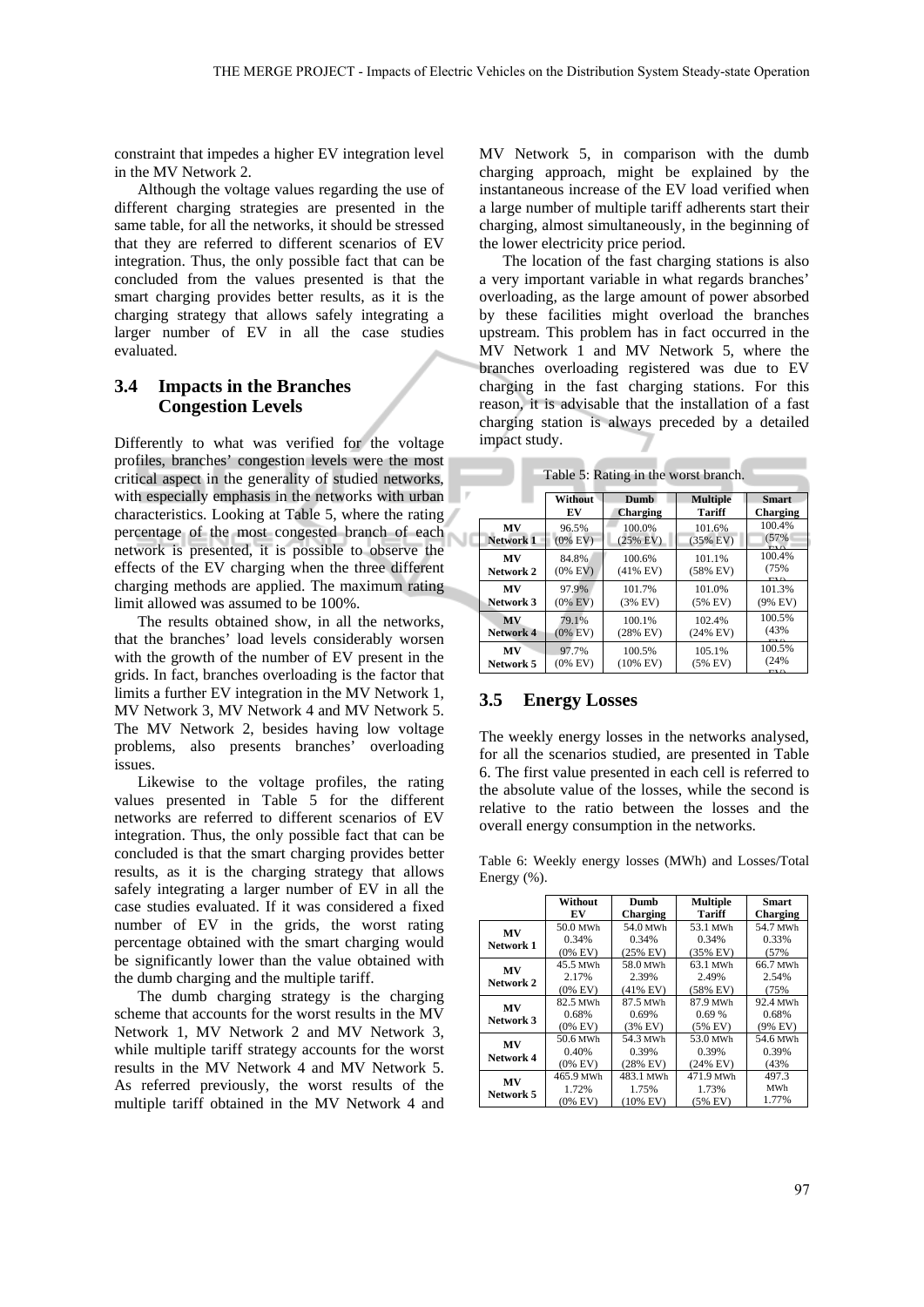A significant increase in the absolute value of the weekly losses is easily identifiable when comparing the scenarios with and without EV. As the energy losses are directly proportional to the square of the current, when the demand increases, due to the EV charging, the current flowing along the grids' branches raises as well, provoking an increase in the losses.

Although the absolute value of the energy losses increases with the smart charging (due to a larger EV integration), its relative value reveals that this charging strategy is the one that yields best results in the majority of the cases studied.

The adoption of the multiple tariff strategy could also lead to some positive results. As it can be observed, when comparing this strategy with the dumb charging, it is possible to decrease losses relative value in four of the analysed networks (MV Network 1, MV Network 3, MV Network 4 and MV Network 5), mainly due to the load valleys in the load diagrams that occur between 1h and 7h. The exception is the MV Network 2, where the valley hours occur in the late afternoon, not coinciding with the period when the majority of the multiple tariff adherents charge their EV: between 1h and 7h.

Generally, the charging method that yields worst results is the dumb charging, since it leads to the occurrence of the highest peak loads, which, expectably, lead to the higher increases in the energy losses.

#### **3.6 Critical Mass Analysis**

The main goal of this study is to identify the percentage of EV owners that need to adhere to the smart charging in order to safely integrate a given number of EV.

The first step of the methodology implemented, as referred in section 2.3, consisted on the consideration of an initial EV integration percentage, of which one half of the EV were assumed to be dumb charging adherents and the other half multiple tariff adherents. Then, if problems were not detected in the network, the EV integration percentage was increased by 10 until a problem in the network was detected. For the MV Network 1, used as test case, the initial EV integration percentage assumed was of 10% and the first technical violation was detected with a 30% EV integration.

The second step of the methodology consisted on iteratively increasing the percentage of smart charging adherents, in steps of 5%, while decreasing the dumb charging and multiple tariff adherents accordingly. This procedure was repeated until the

technical problems identified were solved. For the case study under analysis, the percentage of smart charging adherents that allowed solving the problems detected – the critical mass – was of 45%.

The differences between both scenarios referred have a direct influence on the EV load profiles, as presented in Figure 6. In the first scenario (in blue), the EV power consumption has two daily peaks: one in the late afternoon (due to dumb charging adherents) and other during the first hours of the night (due to multiple tariff adherents). When the value of the smart charging adherents is incremented to 45%, a decrease in EV power during the late afternoon peak can be noticed.



Figure 6: EV load demand profiles in the MV Network 1 (30% EV).

In Figure 7 are depicted the load diagrams for both cases studied. The peak load in the scenario with 45% of smart charging adherents slightly decreases, in comparison with the scenario with 50% dumb charging and 50% multiple tariff.



Figure 7: Load profiles without and with EV (MV Network 1, 30% EV).

Figure 8, Figure 9 and Figure 10 show, respectively, the voltages in the worst bus, the rating in the worst branch and the weekly energy losses for both scenarios simulated. As it can be noticed, the increase in the number of smart charging adherents yields benefits in all the indexes analysed.

As it can be seen in Figure 9, when considering 30% of EV integration, with 50% dumb charging and 50% multiple tariff, there are some branches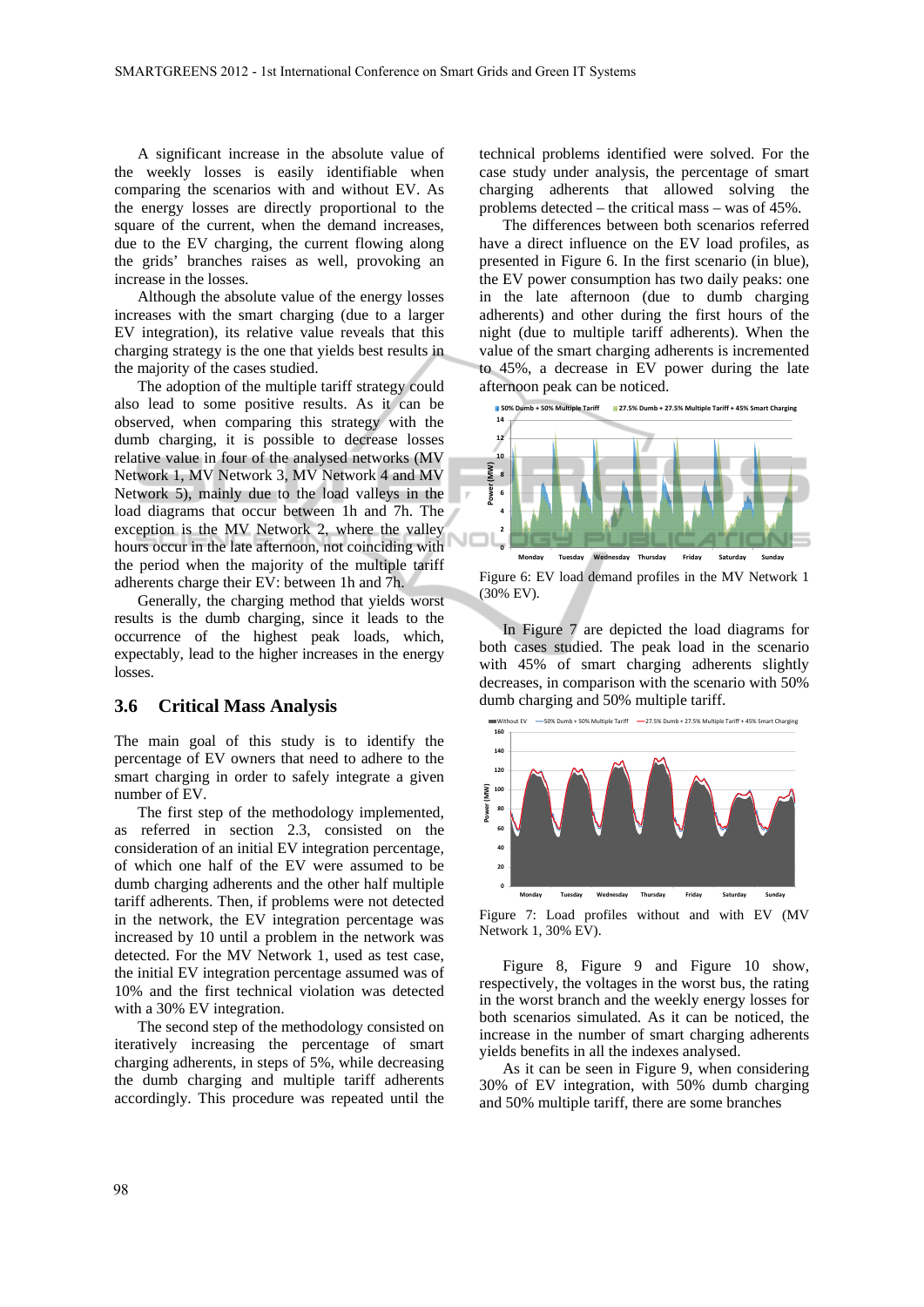

Figure 8: Voltage in the worst bus (30% EV).

**96.5 101.6 98.4 93.0 94.0 95.0 96.0 97.0 98.0 99.0 100.0 101.0 102.0** Without FV 50% Dumb + 50% Multi **Tariff 27.5% Dumb + 27.5% Multiple Tariff + 45% Smart Charging Rating (%)** Figure 9: Rating in the worst branch (30% EV).

already overloaded. The worst branch is 1.6% above its maximum rated capacity. By incrementing the share of smart charging adherents to 45% (critical mass value), while decreasing both dumb and multiple tariff adherents to 27.5 %, the worst branch rating decreases to 98.4%, value within the allowed limits.



Figure 10: Weekly losses (30% EV).

A rather obvious assumption about the critical mass is that its value is expected to increase as the number of EV connected to the grid raises. In order to prove it, a second scenario with a higher EV integration (40%) was analysed. This EV integration level leads to a considerable aggravation of the branches congestion levels. The worst branch is ca. 10% above its maximum rated capacity, against the 1.6% verified in the previous case (with 30% of EV

integration). Under these conditions, the worst branch rating can only be decreased to acceptable values if the smart charging adherents' percentage reaches 60% (critical mass value). As expected, this result proves that the critical mass increases as the EV integration level rises.

### **4 CONCLUSIONS**

By analysing the results obtained from the steadystate simulations performed in the MERGE project, it was possible to verify that the magnitude of the EV impacts are influenced by several factors, like the EV integration level, the EV owners' behaviour, mobility patterns, the networks' load profiles and technical characteristics, the number and location of fast charging stations in the grid and the EV charging modes, among others. These factors have been carefully analysed, being possible to reach some important conclusions.

The analysed systems can handle, up to a certain level, the penetration of EV without concerns to the networks' infrastructures. However, it was verified that the maximum number of EV that can be safely integrated in the networks depends on the charging schemes adopted by the EV owners. From the three strategies analysed (dumb charging, dual tariff charging and smart charging), smart charging yielded better results in all the case studies addressed, since it was possible to reach higher EV integration levels without violating the networks´ technical restrictions.

In what regards the EV impacts in networks with different topologies, some important conclusions were also attained. Concerning urban networks, as they are usually composed by short lines and are subjected to high power demand levels, they are very likely to face branch/transformer overloading problems faster than voltage drop issues. The results presented in this report prove this fact, as overload problems were identified in all networks studied with urban topologies. Differently from urban networks, rural networks have usually long radial lines, which provoke considerable voltage drops. Thus, low voltage problems are expected in these grids, namely in the buses farthest from the feeding points. The results obtained prove this fact, as low voltage problems were only detected in the rural network analysed.

The extra power demanded by EV also provokes several changes in the networks' load diagrams, which are more pronounced as the EV integration level rises. Nevertheless, the analysis performed